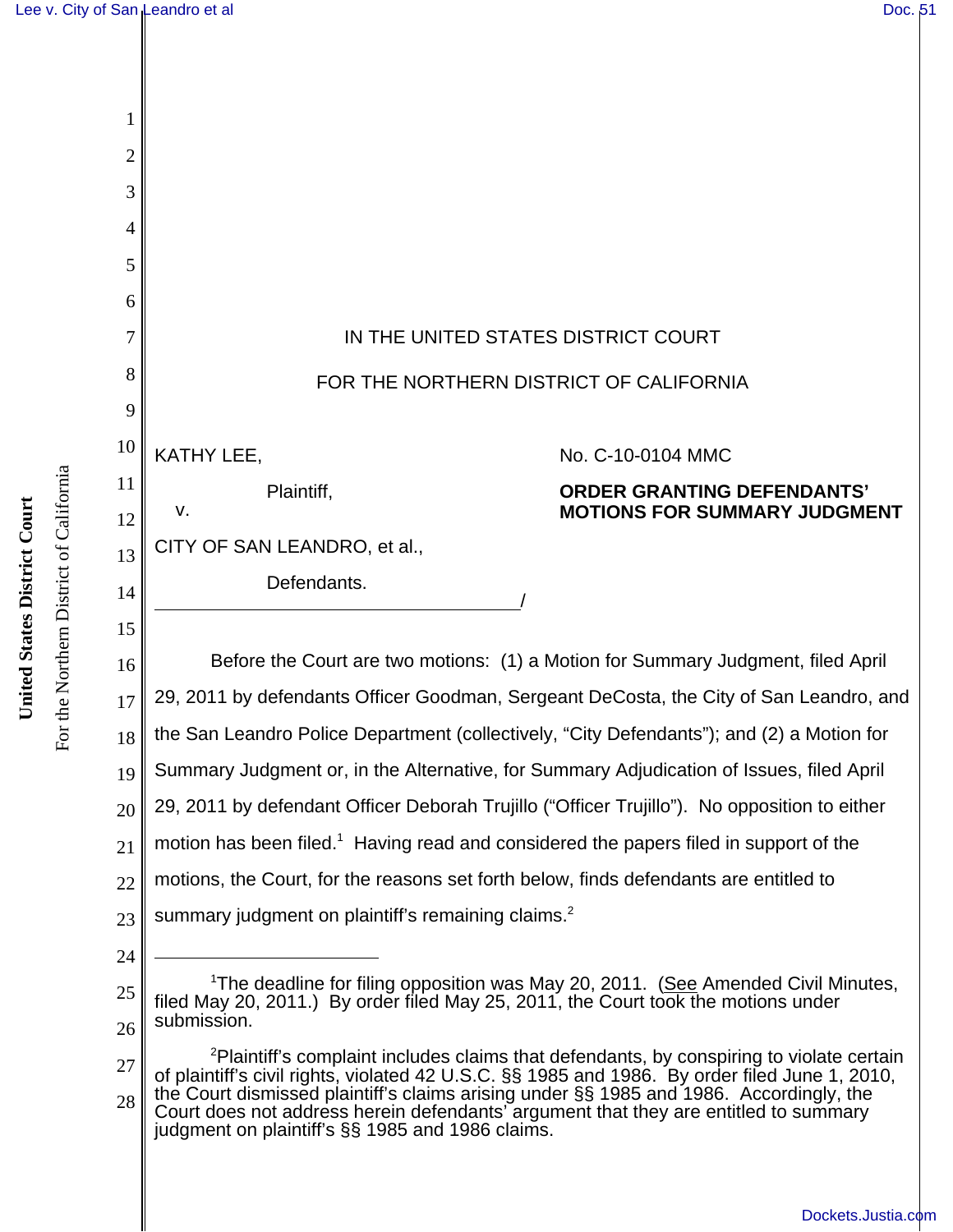1 2 3 1. To the extent plaintiff's First and Second Causes of Action, each of which alleges a violation of 42 U.S.C. § 1983, are based on a claim that defendants engaged in an unlawful search of plaintiff's residence, defendants are entitled to summary judgment.

4 5 6 7 8 9 10 11 a. Plaintiff, by failing to timely respond to defendants' respective Requests for Admission, is deemed to have admitted the search was conducted pursuant to a lawfully obtained warrant. (See Fuerch Decl. ¶¶ 4-5, Ex. 2 at 1:3-7, Ex. 3 at 3:17; Lavrinets Decl. ¶¶ 6-7, Ex. E at 1:8-9, Ex. F at 3:23); Fed. R. Civ. P. 36(a)(3) (providing "matter is admitted" if party to whom request for admission fails to respond within 30 days); see, e.g., Vaughn v. Sacramento City Police, 361 Fed. Appx. 756, 757 (9th Cir. 2010) (affirming summary judgment where plaintiffs failed to timely respond to defendants' request for admission that defendants had not violated plaintiffs' rights during search of premises).

12 13 14 15 16 17 18 19 b. Alternatively, as defendants have shown, the search was conducted pursuant to a warrant, the issuance of which was based on a non-conclusory affidavit demonstrating probable cause to believe stolen property was located at plaintiff's residence (see Trujillo Decl. ¶¶ 4-5, Exs. 1-2), and plaintiff has failed to offer any evidence to support her allegation the warrant was obtained through deception. See Ewing v. City of Stockton, 588 F.3d 1218, 1223-24 (9th Cir. 2009) (holding that to establish claim warrant was procured through deception, plaintiff must show defendant "deliberately or recklessly made false statements or omissions that were material to the finding of probable cause").

20 21 22 2. To the extent plaintiff's First and Second Causes of Action are based on a claim that defendants engaged in excessive force and/or subjected plaintiff to an unreasonable seizure, defendants are entitled to summary judgment.

23 24 25 26 27 28 a. Plaintiff, by failing to timely respond to defendants' respective Requests for Admission, is deemed to have admitted that no excessive force was used, that she was not assaulted or battered, that she was not injured by any officer, that she was allowed to use the bathroom, and that she was allowed to use her medications. (See Fuerch Decl. ¶¶ 4-5, Ex. 2 at 2:13-16, 2:24-3:3, Ex. 3 at 3:17; Lavrinets Decl. ¶¶ 6-7, Ex. E at 1:17-21, 2:2-9, Ex. F at 3:23); Fed. R. Civ. P. 36(a)(3).

2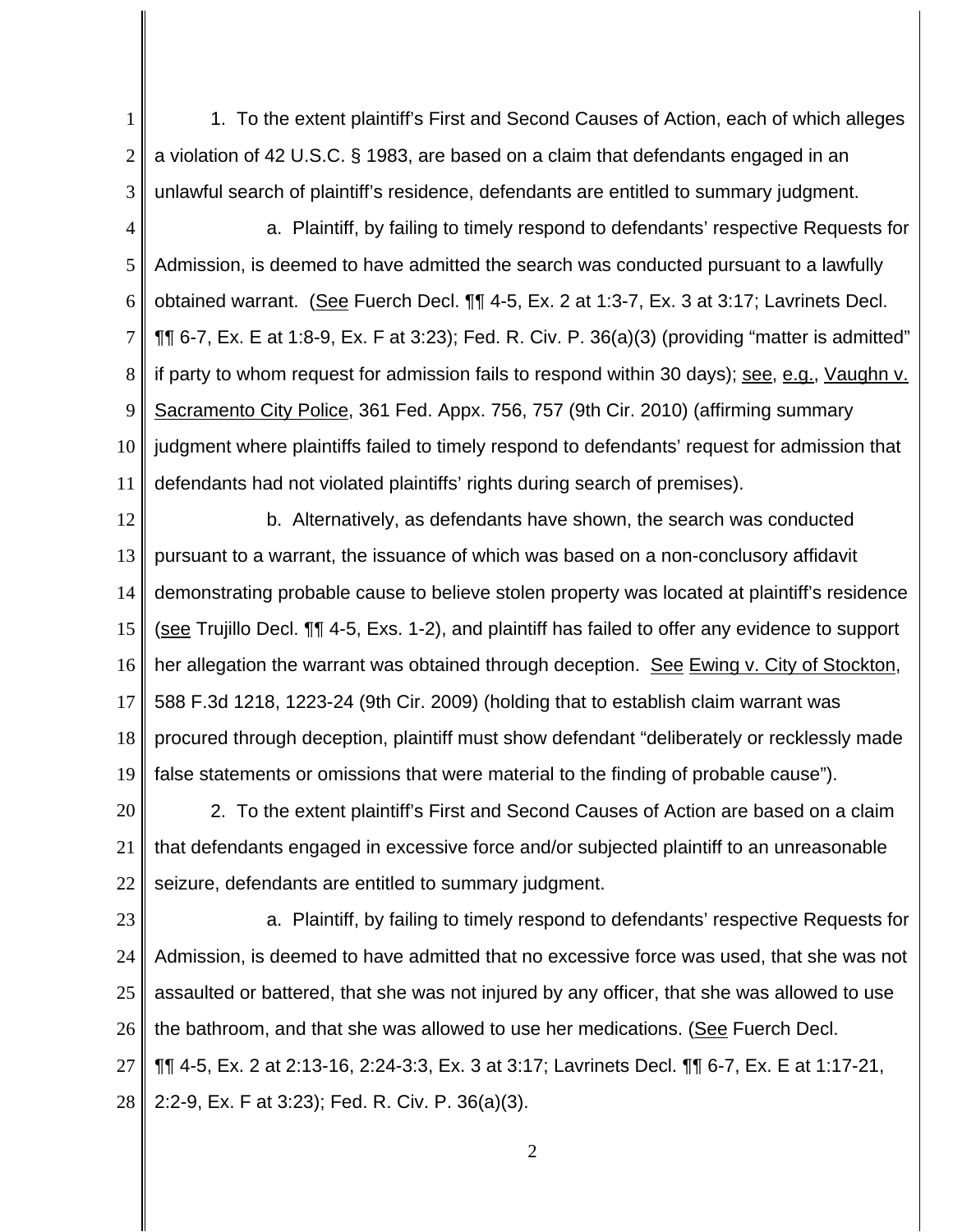1 2 3 4 5 6 7 8 9 10 11 12 13 14 15 16 17 18 19 20 21 22 23 24 25  $3$ The warrant identified two residences, the second being the home of the alleged coconspirator. (See Trujillo Decl. Ex. 2.) Plaintiff's residence was searched first, and at least one officer remained at plaintiff's residence while the second residence was searched. (See Goodman Decl. ¶ 9). Defendants were not unreasonable in prohibiting plaintiff from using the telephone, as plaintiff could have used the telephone to contact, either directly or indirectly, an occupant of the second residence. See Ganwich v. Knapp, 319 F.3d 1115, 1123 (9th Cir. 2003) (noting prohibition on detainee's use of telephone reasonable where detainee could contact person located at site of premises scheduled to be searched subsequently, provided all officers do not leave detainee's premises before beginning of b. Alternatively, defendants have submitted evidence, none of which plaintiff has disputed, showing plaintiff was handcuffed only after she failed to comply with a directive not to use the telephone (see Lavrinets Decl. Ex. A at 24-25),<sup>3</sup> that the handcuffs were removed when plaintiff asked to use insulin (see id. Ex. A at 38-39), and, contrary to plaintiff's allegations, that she did not urinate on herself (see Fuerch Decl. Ex. A at 31:25- 32:2). In light of such circumstances, The Court finds a reasonable trier of fact could not conclude plaintiff was subjected to excessive force or an unreasonable seizure. See Muehler v. Mena, 544 U.S. 93, 98-99 (2005) (holding officer executing search warrant has authority to detain occupant while search is conducted and to use "reasonable force to effectuate the detention"). 3. To the extent plaintiffs' First and Second Causes of Action are based on a claim that defendants treated plaintiff differently from other citizens on account of plaintiff's race and/or gender, defendants are entitled to summary judgment. In her responses to defendants' interrogatories, plaintiff was unable to identify any admissible evidence to support such claim. (See Lavrinets Decl. Ex. H at 7:1-2; Fuerch Decl. Ex. 3 at 6). $4$ 4. To the extent plaintiff's Second Cause of Action is based on a claim of municipal liability, City Defendants are entitled to summary judgment. a. Plaintiff, by failing to timely respond to City Defendants' Requests for Admission is deemed to have admitted that the City of San Leandro did not fail to train or supervise its officers. (See Lavrinets Decl. ¶¶ 6-7, Ex. E at 2:11, Ex. F at 3:23); Fed. R.

same manner" (see id.), is inadmissible hearsay and conclusory.

<sup>26</sup> 27 28 subsequent search). <sup>4</sup>Plaintiff's statements, in her respective responses to defendants' interrogatories, that she "is informed the officers did not treat the other involved – causasian – family in the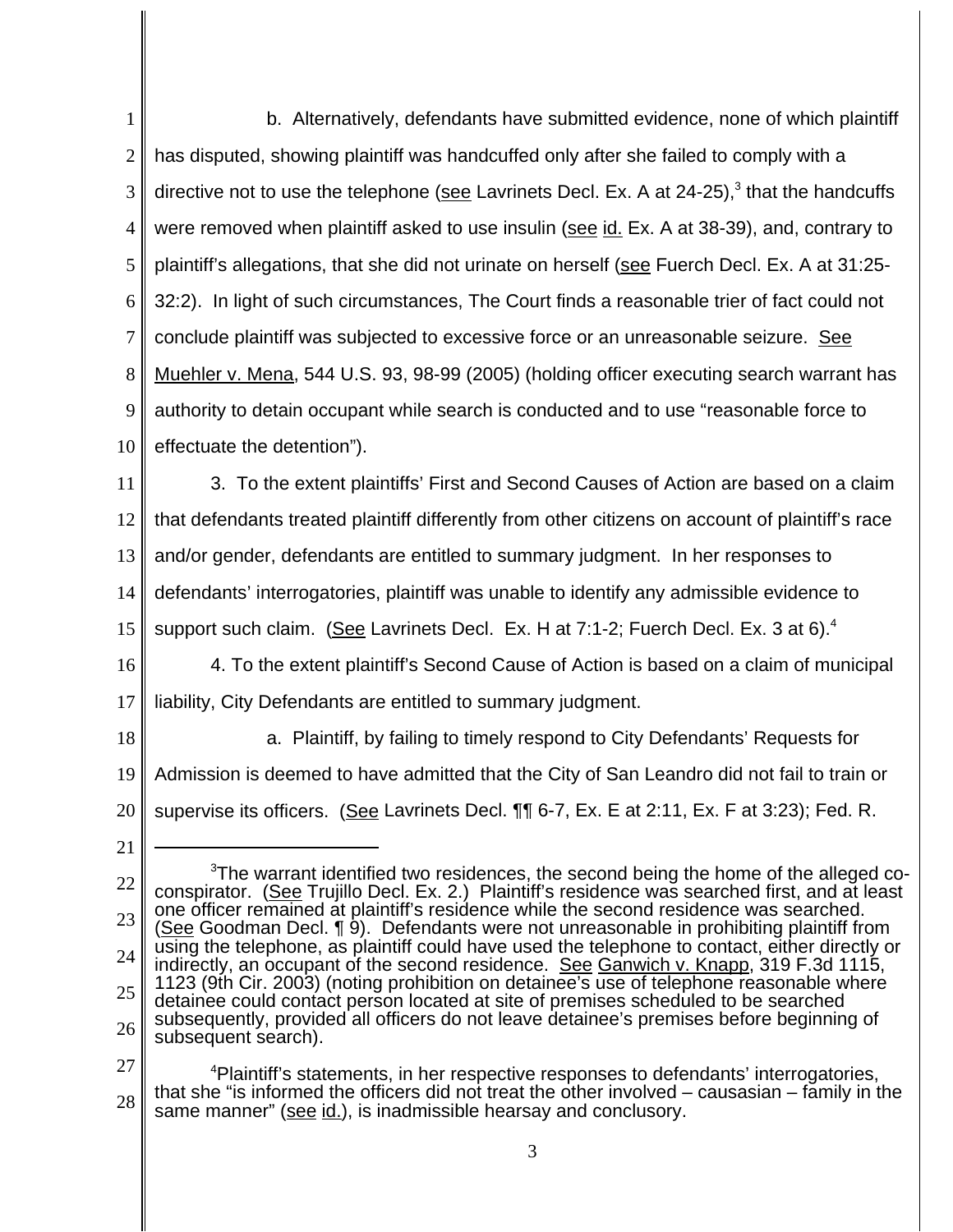1 Civ. P. 36(a)(3).

2 3 4 5 6 7 b. Alternatively, because defendants, for the reasons stated above, are entitled to summary judgment as to each of plaintiff's claims that her civil rights were violated during the course of the search, plaintiff cannot establish a claim of municipal liability. See Orin v. Barclay, 272 F. 3d 1207, 1217 (9th Cir. 2001) (holding § 1983 claim for municipal liability "fails as a matter of law unless a city employee's conduct violates one of the plaintiff's federal rights"), cert. denied, 536 U.S. 958 (2002).

8 9 5. Defendants are entitled to summary judgment on plaintiff's Third Cause of Action, by which plaintiff alleges a claim of intentional infliction of emotional distress.

10 11 12 13 14 a. Plaintiff, by failing to timely respond to defendants' Requests for Admission, is deemed to have admitted that none of the defendants caused her any injury or intended to cause her any injury. (See Fuerch Decl.  $\P\P$  4-5, Ex. 2 at 2:18-19, 3:2-3, Ex. 3 at 3:17; Lavrinets Decl. ¶¶ 6-7, Ex. E at 1:23-24, 2:8-9, Ex. F at 3:23); Fed. R. Civ. P. 36(a)(3).

15 16 17 b. Alternatively, because the Third Cause of Action is wholly derivative of plaintiff's First and Second Causes of Action (see FAC **[1]** 33-37), such claim fails for the reasons stated above with respect to the First and Second Causes of Action.

18 19 6. Defendants are entitled to summary judgment on plaintiffs Fourth Cause of Action, by which plaintiff alleges a state law claim of false arrest and false imprisonment.

20 21 22 23 a. Plaintiff, by failing to timely respond to defendants' Requests for Admission, is deemed to have admitted she was not unlawfully detained, arrested or imprisoned by any defendant. (See Fuerch Decl. ¶¶ 4-5, Ex. 2 at 2:9-11, 21-22, Ex. 3 at 3:17; Lavrinets Decl. ¶¶ 6-7, Ex. E at 1:11-15, 26-27); Fed. R. Civ. P. 36(a)(3).

24 25 26 27 28 b. Alternatively, in light of the valid warrant, the initial entry and detention were lawful, and, as discussed above, plaintiff has offered no evidence to show the circumstances of the detention were unreasonable. See Wood v. Emerson, 155 Cal. App. 4th 1506, 1526 (2008) (holding "issuance of a search warrant implicitly carries with it the limited authority to detain the occupants of the premises while a search is carried out," and